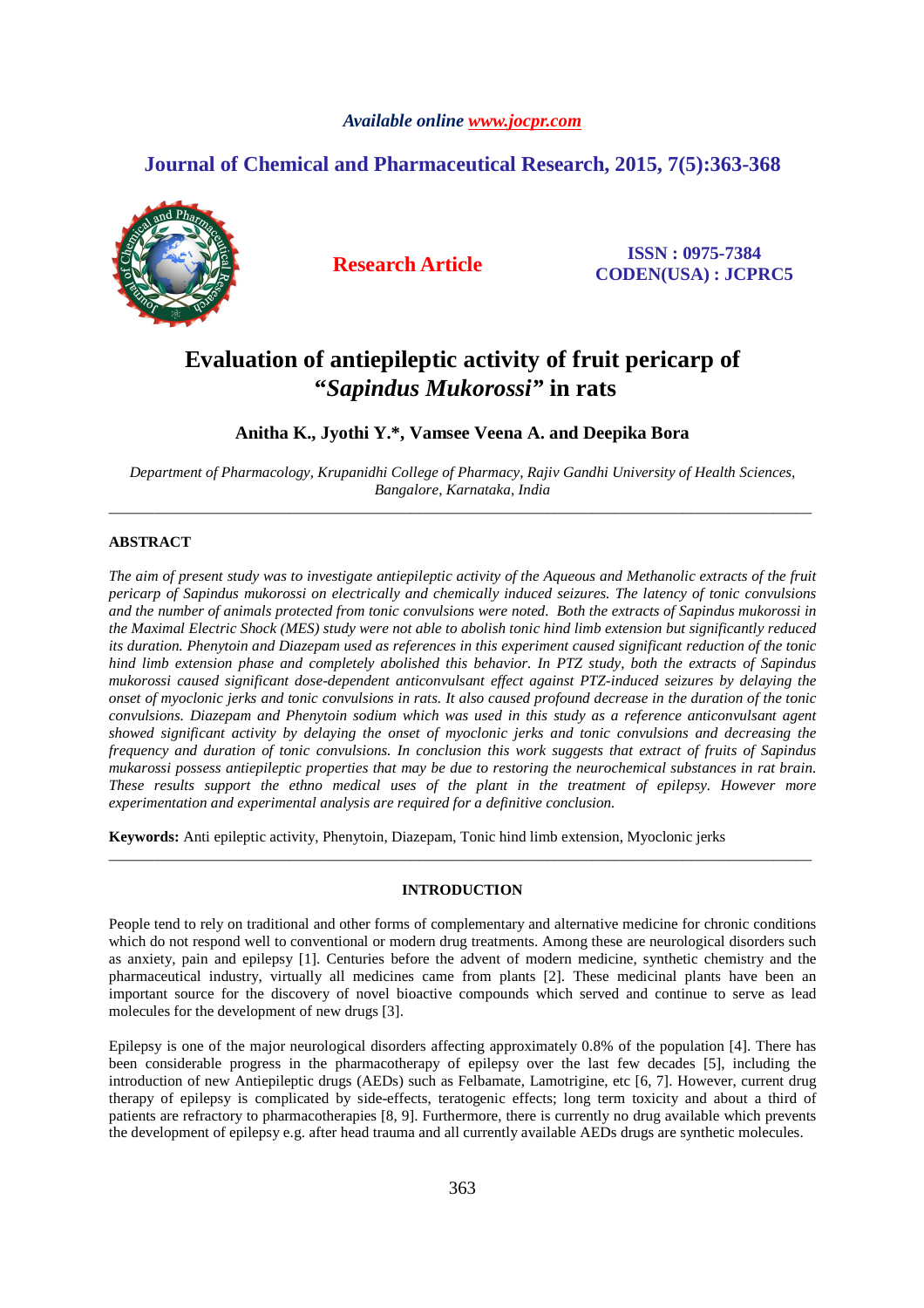*Sapindus mukorossi*, a member of the family Sapindaceae, is commonly known by several names such as soapnut, soapberry, washnut, reetha, aritha, dodan and doadni. *S. mukorossi* is used medicinally as an expectorant, emetic, contraceptive, and for treatment of excessive salivation, epilepsy, chlorosis and migraine.

*\_\_\_\_\_\_\_\_\_\_\_\_\_\_\_\_\_\_\_\_\_\_\_\_\_\_\_\_\_\_\_\_\_\_\_\_\_\_\_\_\_\_\_\_\_\_\_\_\_\_\_\_\_\_\_\_\_\_\_\_\_\_\_\_\_\_\_\_\_\_\_\_\_\_\_\_\_\_*

*S.mukorossi (sapindus mukorossi)* is a popular ingredient in Ayurvedic shampoos and cleansers. They are used in Ayurvedic medicine for treatment of eczema, psoriasis and for removing freckles. Soapnuts have gentle insecticidal properties and are traditionally used for removing lice from the scalp [10]. Most of the phytochemical constituents of this plant have been discovered by various scientists. Among them the most explored phytoconstituents are triterpenoidal saponins of mainly three types viz oleanane, dammarane and tirucullane type [11].

Recently many of the pharmacological actions of this plant has been explored which includes the antifungal [12], hepatoprotective [13], insecticidal [14], pesticidal activity [15] and anti inflammatory activity [16].

One of the most popular activities of this plant is the contraceptive activity [17] of the saponins extracted from the pericarp of the fruits. It was found that no substantial work of *Sapindus mukorossi* was carried out for its Antiepileptic activity. Hence the present work was undertaken to screen the Anti epileptic activity of pericarp of the fruits of *Sapindus mukorossi* in pre-clinical models.

## **EXPERIMENTAL SECTION**

#### **Collection and authentication of plant material**

Fruits of *Sapindus mukorossi* were purchased from S.S Herbs, New Delhi. Then they are grinded coarsely and stored in air tight polyethylene bags.

#### **Preparation of Aqueous and Methanolic extract**

Coarsely powdered fruits were macerated with distilled water and methanol for seven days. After seven days liquid was decanted and filtered and concentrated under reduced temperature and pressure. Both extracts were stored at airtight container in a refrigerator at  $-10^{0}$ C.

#### **Preliminary Phytochemical investigation**

Extracts were subjected to preliminary phytochemical screening for the presence of various phytochemical constituents [18].

#### **Animals**

Wistar rats of either sex (200-250gms) were obtained from the animal house of Krupanidhi Pharmacy College, Bangalore. All the animals were maintained in a well ventilated room and given access to feed and water *ad libitum*. All animal studies performed were in accordance with guidelines of CPCSEA and Institutional Animal Ethical Committee (CPCSEA registration number- KCP/IAEC-MPP30/2011-12).

#### **Determination of LD50 of fruit extract of** *Sapindus mukorossi* **:**

The acute toxicity study of fruit extracts of *Sapindus mukorossi* was determined by using Wistar rats of either sex weighing 200-250gms as per OECD Guidelines No.423 [19].

#### **Assessment of Anti-convulsant activity.**

#### **Maximal electroshock induced seizures model (MES)**

Wistar rats weighing between 200-250gms were divided into six groups (n=6).

Group I animals served as control and received distilled water 0.25 ml, p.o.

Group II served as standard received Diazepam 1mg/kg, i.p.

Group III and IV were administered with the Aqueous fruit extract of *Sapindus mukorossi* at two different doses 200 mg/kg and 400 mg/kg, p.o respectively.

Groups V and VI were treated with Methanolic extract of 100 and 200 mg/kg, p.o respectively.

The treatment was continued for 15 days. On the 15<sup>th</sup> day, seizures were induced to all the groups of animals using Electro convulsiometer. A 60 Hz alternating current of 150 milliamps intensity elicited maximal electro shock (MES) seizures for 0.2 second was applied. A drop of electrolyte solution (0.9% NaCl) with Lignocaine was applied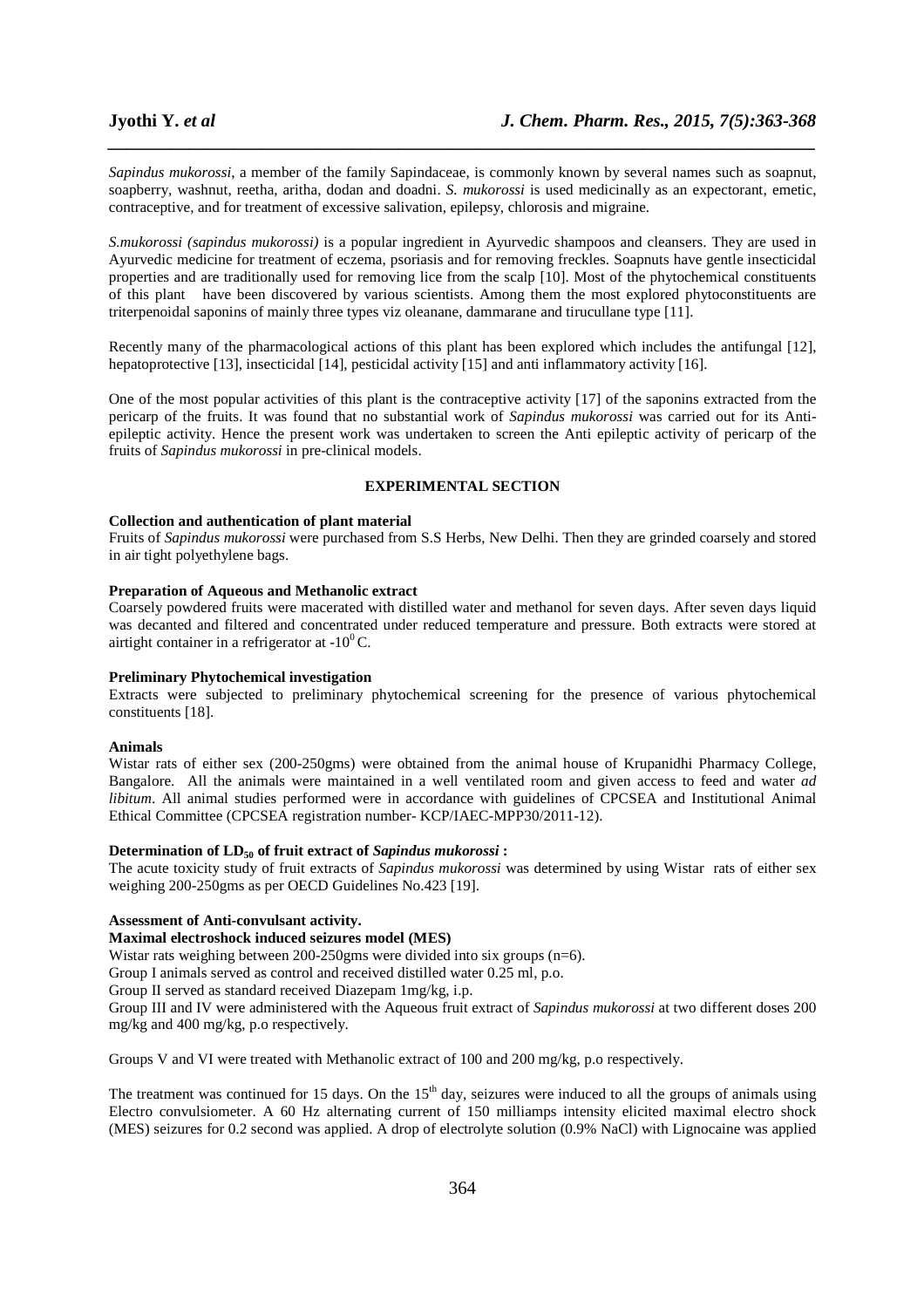to the corneal electrodes prior to application to the rats. This increases the contact and reduces the incidence of fatalities [20]. The observed duration of various phases of epilepsy was tabulated.

*\_\_\_\_\_\_\_\_\_\_\_\_\_\_\_\_\_\_\_\_\_\_\_\_\_\_\_\_\_\_\_\_\_\_\_\_\_\_\_\_\_\_\_\_\_\_\_\_\_\_\_\_\_\_\_\_\_\_\_\_\_\_\_\_\_\_\_\_\_\_\_\_\_\_\_\_\_\_*

#### **Pentylenetetrazole (PTZ)-induced seizures model**

Wistar rats weighing between 200-250 gm were divided into six groups of six animals each. Group I served as control and received distilled water 0.25 ml, p.o.

Group II served as standard and it received Phenytoin sodium 20 mg/kg, p.o. Group III and IV were treated with Aqueous extract at different doses 200 and 400 mg/kg, p.o respectively. Groups V and VI were treated with Methanolic extract of 100 and 200 mg/kg, p.o respectively.

After 30 min of administration of Phenytoin sodium and 60 min after oral administration of extracts, 60 mg/kg PTZ was injected intraperitoneally. Onset of myoclonic seizures, clonic seizures and tonic extensor was recorded. Rats that did not convulse 30 min after pentylenetetrazole administration were considered protected [21].

#### **Statistical analysis**

The results of this study are expressed as mean  $\pm$  SEM. Results were analyzed by student's 't' test. In all tests the criterion for statistical significance was  $p < 0.05$ .

#### **RESULTS AND DISCUSSION**

#### **Preliminary Phytochemical evaluation of extracts:**

The qualitative phytochemical analysis of Aqueous and Methanolic extract showed the presence of glycosides, carbohydrates, saponins, flavonoids, tannins, phenolic compounds, proteins and amino acids, whereas Methanolic extract has also shown the presence of triterpenoids, steroids and fixed oils ( Table 1).

| Sl no. | <b>Chemical tests</b>    | <b>Aqueous Extract</b> | <b>Methanolic Extract</b> |
|--------|--------------------------|------------------------|---------------------------|
|        | Alkaloids                |                        |                           |
| 2.     | Carbohydrates            |                        |                           |
| 3.     | Steroids and Sterols     |                        |                           |
|        | Glycosides               |                        |                           |
| 5.     | Saponins                 |                        |                           |
| 6.     | Flavonoids               |                        |                           |
|        | Tannins and Phenolic     |                        |                           |
| 8.     | Triterpenoids            |                        |                           |
| 9.     | Proteins and Amino Acids |                        |                           |
|        | Fixed oils               |                        |                           |

**Table 1: Preliminary Phytochemical investigation of** *Sapindus mukorossi*

*'+' represent presence and '-' represent absence of phytoconstituents.* 

#### **Determination of LD50 of fruit extract of** *Sapindus mukorossi* **:**

Aqueous extract of *Sapindus mukorossi* did not show the toxic symptoms up to the dose of 2000 mg/kg body weight. All the test animals survived for 14 days without showing any toxic symptoms. Based on this  $1/5<sup>th</sup>$  i.e. 400 mg/kg (High dose) and  $1/10<sup>th</sup>$  i.e. 200 mg/kg (Low dose) were selected for further pharmacological screening.

Methanolic extract of *Sapindus mukorossi* did not show the toxic symptoms up to the dose of 1000 mg/kg body weight. All the test animals survived for 14 days without showing any toxic symptoms. Based on this  $1/5^{\text{th}}$  i.e. 200 mg/kg (High dose) and  $1/10<sup>th</sup>$  i.e. 100 mg/kg (Low dose) were selected for further pharmacological screening.

#### **Assessment of Anticonvulsant Activity of fruit extract of** *Sapindus mukorossi* **MES model**

Diazepam treated group significantly (*p* <0.001) reduced the mean time of tonic hind limb flexion and clonus, whereas it totally prevented the development of tonic hind limb extension and stupor.

A comparison of mean duration of tonic hind limb flexion of control group with other groups indicate that low dose and high dose of aqueous extracts showed statistically significant protection (*p* <0.05 and *p* <0.001). Similar results were observed with Methanolic extracts at both doses ( $p < 0.001$ ).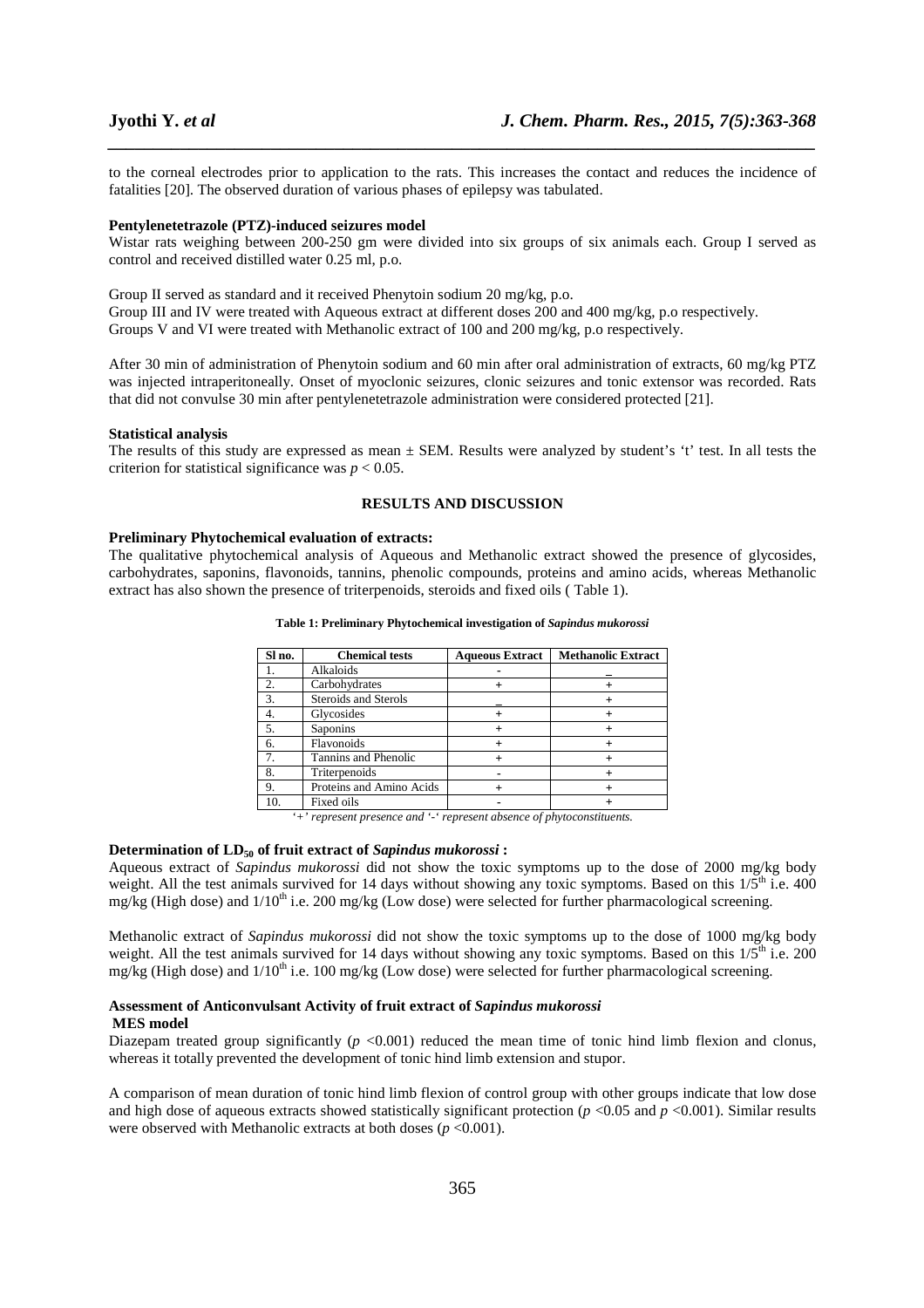A comparison of mean duration of tonic hind limb extension of control group with test groups indicate that there is no significant decrease in the mean time of tonic hind limb extension when treated with aqueous extracts. Methanolic extract at both doses also exhibited weak activity in abolishing tonic hind limb extension.

*\_\_\_\_\_\_\_\_\_\_\_\_\_\_\_\_\_\_\_\_\_\_\_\_\_\_\_\_\_\_\_\_\_\_\_\_\_\_\_\_\_\_\_\_\_\_\_\_\_\_\_\_\_\_\_\_\_\_\_\_\_\_\_\_\_\_\_\_\_\_\_\_\_\_\_\_\_\_*

Analysis of results compared with control suggests that there is a decrease in the mean time of clonus in Aqueous extract treated groups with a significant value of  $p < 0.01$ . Aqueous extract at both doses showed good response in comparison with Methanolic extract. High dose of Methanolic extract at 200 mg/kg did not show significant activity.

A comparison of mean duration of stupor with control indicates that there is a decrease in the mean time stupor in both Aqueous and Methanolic extract of *Sapindus mukarossi* which is statistically significant (*p* <0.01). All these data indicate that both Aqueous and Methanolic extract exhibited weak anti convulsant activity in MES model as shown in Table 2.

| <b>Groups/Parameters</b>            | Tonic hind limb Flexion (Sec) | Tonic hind limb extension (Sec) | <b>Clonus (Sec)</b> | <b>Stupor (Sec)</b> |
|-------------------------------------|-------------------------------|---------------------------------|---------------------|---------------------|
| Group-I<br>Control                  | $3.33 \pm 0.5$                | $11.83 \pm 0.95$                | $13.83 + 1.04$      | $104.66 + 12.45$    |
| Group-II<br>Diazepam 1 mg/kg        | $1.33 \pm 1.12***$            | 0.00                            | $3.83 \pm 0.55***$  | 0.00                |
| Group-III<br>$AESM 200$ mg/kg       | $2.0 + 0.48*$                 | $11.16 \pm 0.83$                | $7.83 + 1.21**$     | $66.83 \pm 4.48**$  |
| <b>Group-IV</b><br>$AESM 400$ mg/kg | $0.83 \pm 0.50$ ***           | $11.33 \pm 1.0$                 | $6.33 \pm 0.95**$   | 54.83±3.88**        |
| Group-V<br>$MESM$ 100 mg/kg         | $0.66 \pm 1.21$ ***           | $10.00 \pm 3.8$                 | $11.00 + 2.97*$     | $64.50 + 4.90**$    |
| Group-VI<br>MESM 200 mg/kg          | $0.33 \pm 1.22$ ***           | $10.00 + 4.48$                  | $14.16 \pm 3.1$     | $62.66 \pm 5.68$ ** |

**Table 2: Effect of** *Sapindus mukarossi* **fruit Aqueous and Methanolic extract on MES induced convulsions** 

*Data expressed as mean±SEM. n=6, \* p <0.05, \*\* p <0.01, \*\*\* p <0.001 (compared with control). AESM- Aqueous extract of Sapindus mukarossi, MESM- Methanolic extract of Sapindus mukarossi.* 

The Aqueous and Methanolic extracts of *Sapindus mukorossi*, were not able to abolish tonic hind limb extension at all the doses used in this study but significantly reduced the duration of the tonic hind limb flexion, clones and stupor. Tonic hind limb extension is the universal feature of maximal electroshock in mice, rats, rabbits, cats, monkeys and human. Also, abolishing hind limb extension indicates the ability of testing material to inhibit or prevent seizure discharge within brainstem seizure substrate. All the currently available drugs that are clinically effective in the treatment of generalized tonic seizures are effective in MES model. Both the extracts of *Sapindus mukorossi* in this study were unable to abolish tonic hind limb extension but significantly reduced its duration. Diazepam used in this experiment caused significant reduction of the tonic hind limb extension phase and completely abolished this behavior. Reduction in the duration of flexion, clonus and stupor but inability to completely abolish hind limb extension indicated weak anticonvulsant activity in MES model but suggested strongly the presence of anticonvulsant compounds in the extract.

#### **PTZ model**

Table 3 shows the effect of administration of different doses of *Sapindus mukorossi* Aqueous and Methanolic extract on the seizure threshold for the onset of myoclonic jerks, clones and tonic extensor produced by PTZ in rats.

Treatment with PTZ (Group II) has prevented myoclonic seizures, clonic seizures and tonic extensor. Aqueous extracts at both doses increased the onset of myoclonic seizures significantly  $(p \lt 0.05)$  while only high dose of Methanolic extract has shown significant increase in onset of myoclonic seizures  $(p \le 0.01)$ .

Both high doses of Aqueous and Methanolic extracts showed increase in onset of time for clonic seizures when compared with control  $(p \le 0.001)$ .

Aqueous plant extracts at both doses showed a significant increase  $(p < 0.01)$  in seizure threshold for the onset of tonic extensor as compared to the vehicle treated groups. Higher dose of the Methanolic extract increased the PTZ seizure threshold for the onset of tonic extensor phase compared to low dose. This establishes the role of extract in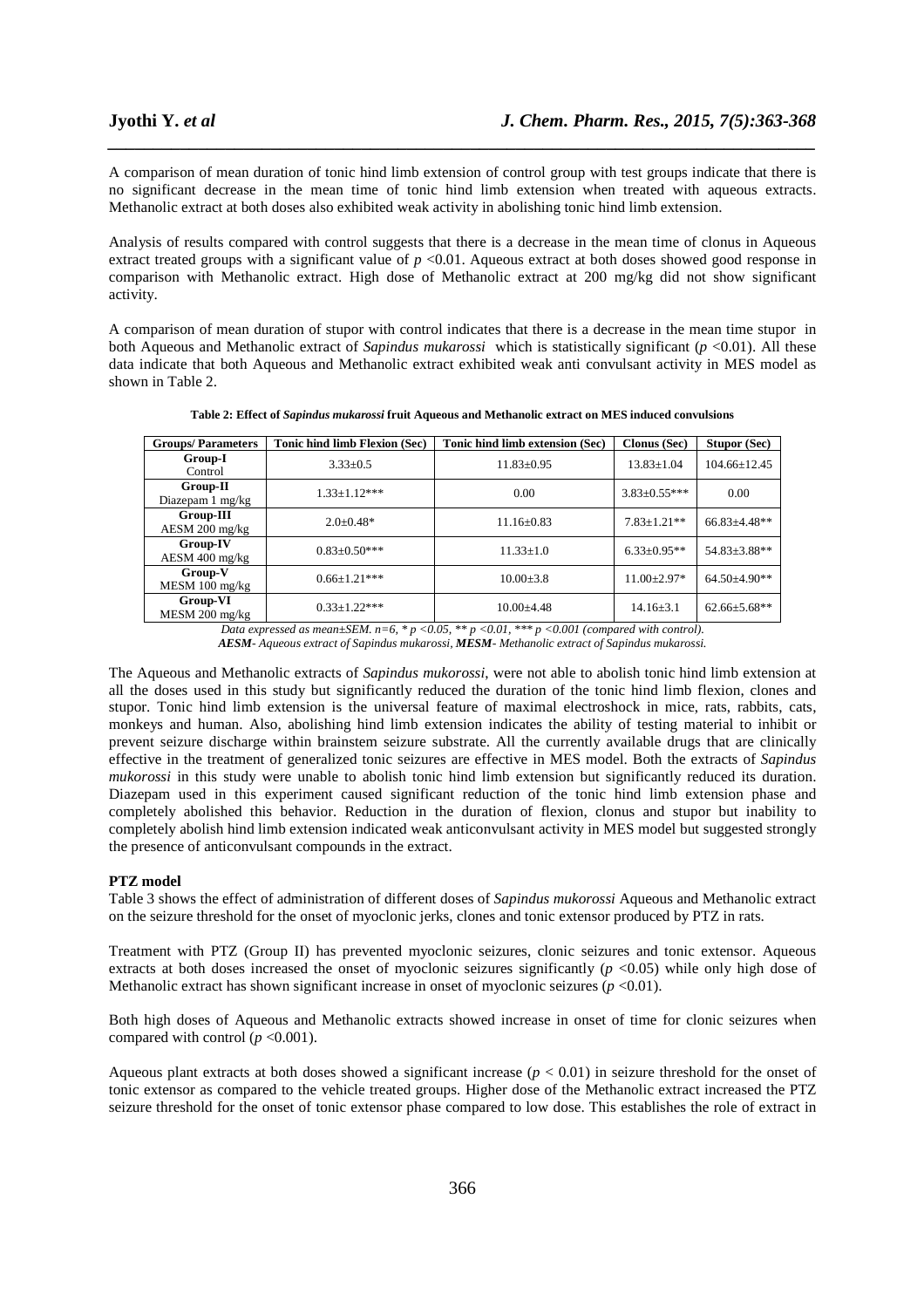preventing seizure propagation. Drugs which increases the threshold for the onset of myoclonic jerks and tonic extensor are known to prevent seizure generation and propagation.

*\_\_\_\_\_\_\_\_\_\_\_\_\_\_\_\_\_\_\_\_\_\_\_\_\_\_\_\_\_\_\_\_\_\_\_\_\_\_\_\_\_\_\_\_\_\_\_\_\_\_\_\_\_\_\_\_\_\_\_\_\_\_\_\_\_\_\_\_\_\_\_\_\_\_\_\_\_\_*

| <b>Groups/Parameters</b>       | <b>Myoclonic jerks (Sec)</b> | Clonic seizure (Sec) | Tonic extensor (Sec) |  |
|--------------------------------|------------------------------|----------------------|----------------------|--|
| Group-I<br>(Control)           | $37.00 + 5.5$                | $44.16 + 9.44$       | $60.83 \pm 4.33$     |  |
| Group-II<br>Phenytoin 20 mg/kg | 0.00                         | 0.00                 | 0.00                 |  |
| Group-III<br>$AESM 200$ mg/kg  | $45.50 + 6.4^*$              | $33.66 \pm 5.5*$     | $93.33 \pm 6.0**$    |  |
| Group-IV<br>AESM 400 mg/kg     | $48.00\pm6.8*$               | $57.83 + 7.1$ **     | $93.33 + 4.3**$      |  |
| Group-V<br>MESM 100 mg/kg      | $37.00 + 7.36$               | $33.00 \pm 10.05*$   | $87.66 \pm 8.54**$   |  |
| Group-VI<br>MESM 200 mg/kg     | $43.83 \pm 5.08*$            | $60.00 + 4.92**$     | 94.16±6.19***        |  |

**Table 3: Effect of** *Sapindus mukarossi* **fruit Aqueous and Methanolic extract on PTZ induced convulsions** 

*Data expressed as mean±SEM. n=6, \* p <0.05, \*\* p <0.01, \*\*\* p <0.001 (compared with control). AESM-Aqueous extract of Sapindus mukarossi, MESM- Methanolic extract of Sapindus mukarossi* 

The ability of an agent to prevent or delay the onset of tonic and tonic-clonic convulsion induced by PTZ in animals is an indication of anticonvulsant activity. In this study, the extracts of *Sapindus mukorossi* caused significant dosedependent anticonvulsant effect against PTZ-induced seizures by delaying the onset of myoclonic jerks and tonic convulsions in rats. It also caused profound decrease in the duration of the tonic convulsions. Anticonvulsant activity in PTZ-induced seizures identifies compounds that can raise seizure threshold in brain. Phenytoin sodium which was used in this study as a reference anticonvulsant agent showed significant activity by delaying the onset of myoclonic jerks and tonic convulsions and decreasing the frequency and duration of tonic convulsions.

The results indicate that both Aqueous and Methonolic extracts of S*apindus mukorossi* exhibited a poor anticonvulsant activity in MES model and fairly good anticonvulsant effect in PTZ model. Retrospective reports reveal that the phytoconstituents such as triterpenoids and saponins are responsible moieties in most of the plants for their Anticonvulsant activity [22, 23]. Indeed, the Methanolic extract of fruit of *sapindus mukorossi* has shown the positive test for its presence of triterpenoids and saponins. Hence these moieties in the fruit extract of *Sapindus mukarossi* may be responsible for the exhibited Anticonvulsant activity of the plant.

#### **CONCLUSION**

This work suggests that extracts of fruits of S*apindus mukarossi* possess Antiepileptic properties that may be due to presence of flavonoids and saponins in Aqueous extract and presence of terpeniods in Methanolic extract. These results support the ethno medical uses of the plant in the treatment of epilepsy. However more experimentation and experimental analysis are required for a definitive conclusion.

#### **Acknowledgements**

We are sincerely thankful to Mr. Pradeep, Mr. Harinarayana and Nishika labs for helping in quantification of sample.

#### **REFERENCES**

- [1] Spinella M. *Epilepsy. Behav.,* **2001**, 2(6), 524-532.
- [2] Agosta W. *J Chem Educ.,* **1997,** 74(7), 857-860.
- [3] Cragg GM; Newman DJ; Snader KM. *J Nat Prod.,* **1997,** 60(1), 52-60.
- [4] Pitkanen A; Lukasiuk K. *Epilepsy Behav.,* **2009,** 14(1), 16-25.
- [5] Bazil CW; Pedley TA. *Annu Rev Med.,* **1998,** 49, 135-162.
- [6] McCabe PH. *Expert Opin Pharmacother.,* **2000**, 1(4), 633-674.
- [7] Loscher W. *Trends Pharmacol Sci.,* **2002,** 23(3), 113-118.
- [8] Raza M; Shaheen F; Choudhary MI; Sombati S; Rafiq A; Suria A. *J Ethnopharmacol.,* **2001,** 78(1), 73-78.
- [9] Temkin NR. *Epilepsia.,* **2001,** 42(4), 515-524.

[10]The Wealth of India. Raw Material. Publication and Information Directorate, CSIR, New Delhi. **1972,** 9, 225.